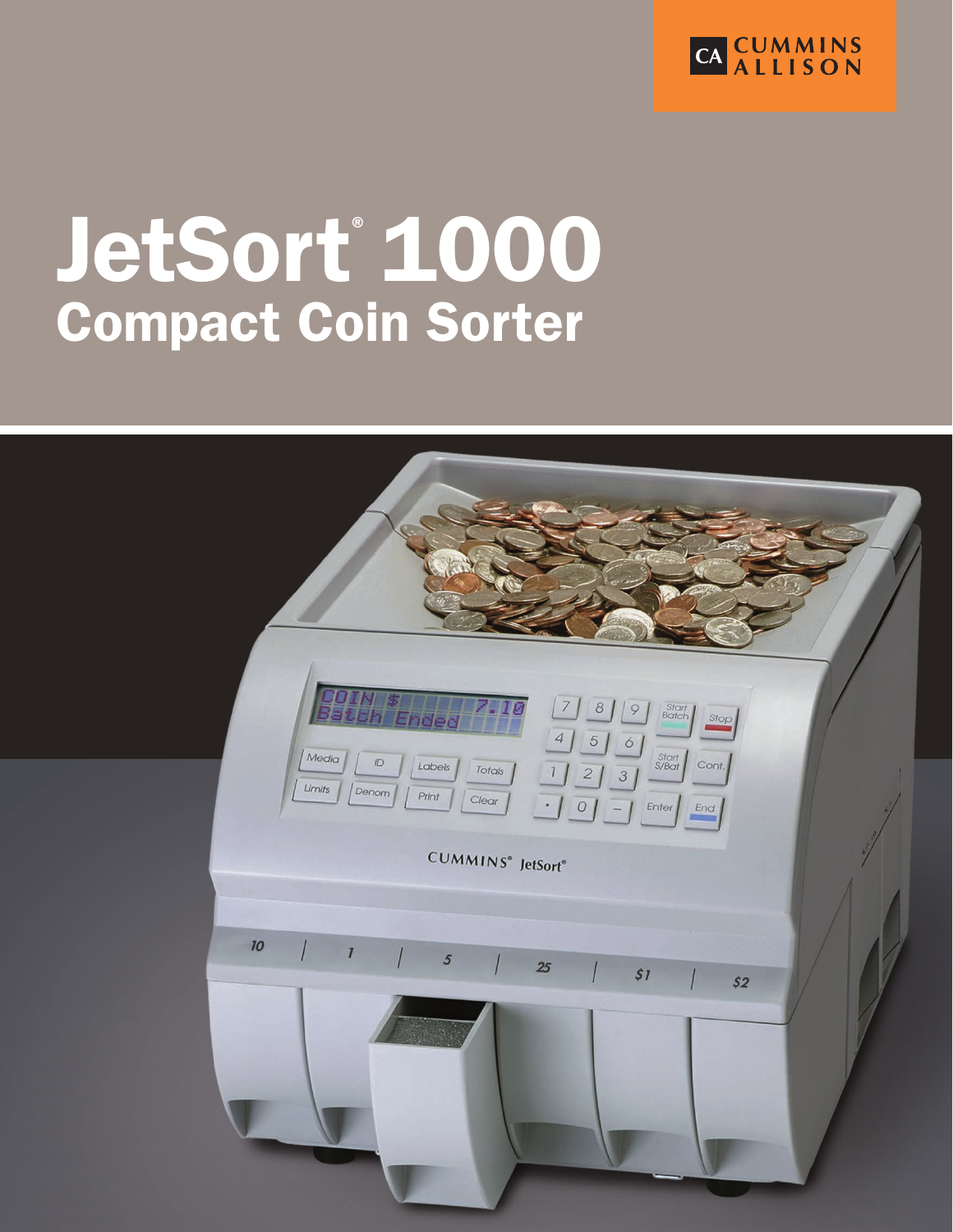## Fast. Accurate. Reliable.

The JetSort® 1000 is one of the most versatile and reliable commercial coin sorter for retailers and other business environments where low-volume coin counting is frequent.

### Durable and reliable

All JetSort coin sorter models feature a sorting mechanism that has only one moving part, simplifying operations and making removal of stray material fast and easy while providing unmatched durability and reliability.

### **Accuracy**

Precision machined to a few thousandths of an inch, JetSort coin sorters count and sort mixed coins with 99.995% accuracy. Exact Bag Stop technology makes JetSort the only compact high-speed coin sorter that can stop on the exact bag or box count – every time.

### Speed

As many as 2,200 coins can be counted in a minute. Mixed coins are sorted and counted at speeds up to 1,500 coins per minute.



### Easy to use

Easy coin counting and coin sorting is at your fingertips. The JetSort coin sorter keeps things simple for operators. All control keys are clearly labeled and display prompts guide the operator to simplify training and increase efficiency.

### Built to last

Using only high-end parts, quality construction, patented sorting mechanism and advanced electronics, the reliability of the JetSort has made it the standard of excellence in the coin processing industry.



## Versatile, compact and reliable

JetSort® 1000 coin sorter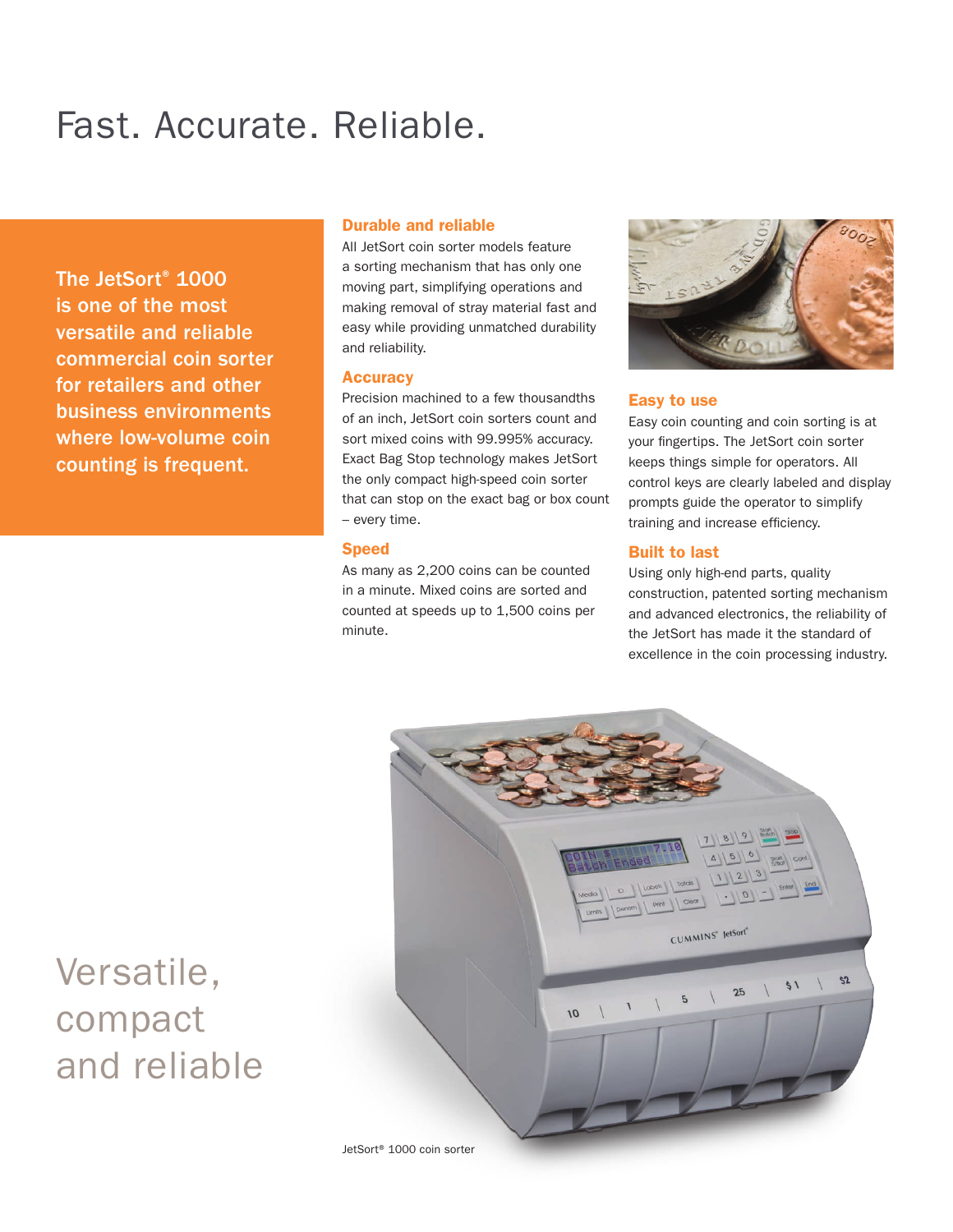## Coin Counting & Packaging System

Cummins Allison JetSort series coin sorters have set the world standard through superior quality and customer service. Although the JetSort 1000 is the smallest in the series, it is the most versatile. You can keep things small and simple or utilize our wide range of available options to address higher volume applications.

|                                                                                     | PROCESSING - NON - CASH                                                                                                                                                                                     |                                                                                                                                                                                                                           |
|-------------------------------------------------------------------------------------|-------------------------------------------------------------------------------------------------------------------------------------------------------------------------------------------------------------|---------------------------------------------------------------------------------------------------------------------------------------------------------------------------------------------------------------------------|
|                                                                                     | <b>SELECT NON - CASH ITEMS</b><br>$\overline{\mathbf{8}}$<br>$\mathbf{7}$<br>9<br>CHECKS<br>5<br>$\mathbf{6}$<br>$\blacktriangleleft$<br>USD<br>12.88<br>$\overline{2}$<br>3<br>п<br><b>COUPONS</b><br>CASH |                                                                                                                                                                                                                           |
| 318<br><b>ELECONNINS</b><br><b>ANTIQUES</b><br>HINGH WE INCH.<br>$\sqrt{1-x^2-x^2}$ | CE<br>$\bf{0}$<br><b>ALC</b><br>USD<br>58.88<br>195.98<br><b>USD</b><br>ENTER<br>$\rightarrow$<br>CREDIT CARD<br>COIN<br>6.88<br>100.00<br>USD<br>USD <sup></sup><br><b>MORE</b><br>CANCEL<br>OK            | $289$<br><b>DIALENTS</b><br><b>Batch Ended</b><br>450<br><b>Cont</b><br>1 2 3<br><b>ED. LODAN</b><br><b>Intentil</b><br>[see ] [see ] [see ] [see ] [see ] [see ] [see ] [see ] [see ]<br><b>CUMMINS' JetSurt'</b><br>--- |
| <b>STATISTICS IN THE</b>                                                            | ELECTRICIAL CONTROL                                                                                                                                                                                         | $10 \t   1 \t   5$<br>$125$ $51$ $50$                                                                                                                                                                                     |

Integrate the coin sorter with a currency scanner, printer or computer POS to maximize productivity and efficiency.

### Enhance the speed, accuracy and security of your coin counting operation

JetSort 1000 is a small commercial coin counter but offers many optional features to maximize the efficiency of your coin sorting and counting operations:

- Exact bag stops ensures accurate bag and box counts every time.
- Coin bag adapters for large volume coins allow attachment of plastic or canvas bags.
- Adjustable tabletop stand safely raises the JetSort to fill coin bags.
- Customize for counting special coins or tokens.
- Connect the JetSort to a printer, computer, JetScan iFX® or JetCount® currency processor.
- Bar code scanners available for automatic label entry.
- Remote display shows coin totals for customer or supervisor viewing.
- Count by denomination into a single transfer box, which can then be poured into a bag or a coin packager. Cash till refill kit counts and sorts coins into a cash register drawer.
- Cash drawer processing solution shown with optional space saving JetScan stand.

• Coin packager accurately fills tubes and rolls.

The Control

• Table mounts, stands and locking doors improve working areas and coin security.